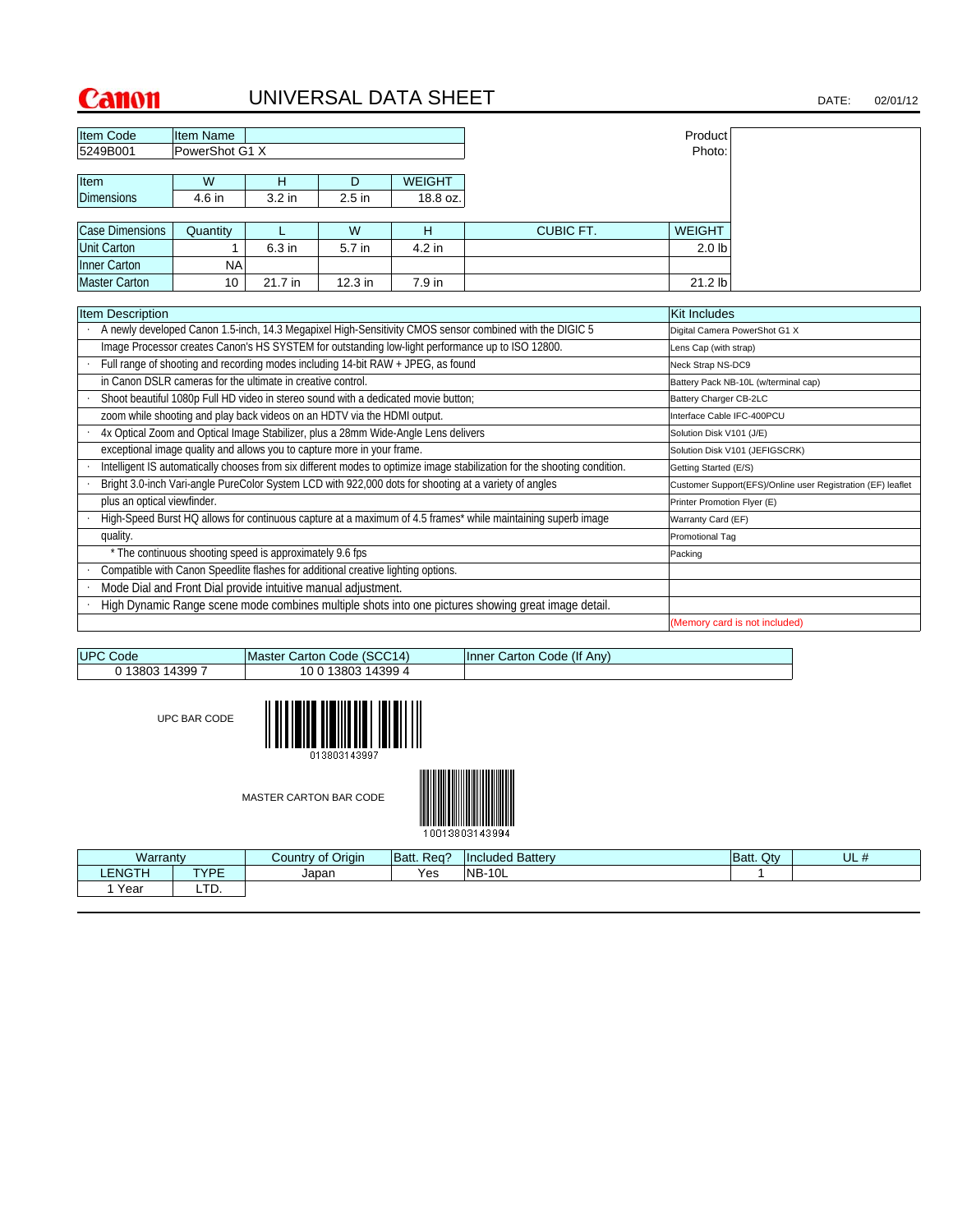## UNIVERSAL DATA SHEET DATE: 04/12/11 Canon

| Item Code         | Item Name                  |          |           |               |                  | Product       |
|-------------------|----------------------------|----------|-----------|---------------|------------------|---------------|
| 5668B001          | <b>Battery Pack NB-10L</b> |          |           | Photo:        |                  |               |
|                   |                            |          |           |               |                  |               |
| <b>Item</b>       | W                          | н        | D         | <b>WEIGHT</b> |                  |               |
| <b>Dimensions</b> | $1.3$ in                   | $1.8$ in | $0.3$ in  | $0.88$ oz.    |                  |               |
|                   |                            |          |           |               |                  |               |
| Case Dimensions   | Quantity                   |          | W         | Н             | <b>CUBIC FT.</b> | <b>WEIGHT</b> |
| Unit Carton       |                            | 7.13 in  | $2.83$ in | $0.83$ in     | $0.01$ c.ft.     | $0.10$ lb     |
| Inner Carton      | 10 <sup>1</sup>            | 7.32 in  | 5.87 in   | $3.15$ in     | $0.08$ c.ft.     | $1.17$ lb     |
| Master Carton     | 100                        | 16.65 in | 12.60 in  | $0.83$ in     | 0.1 c.f.         | $13.89$ lb    |

| <b>Item Description</b>       | Kit Includes                       |
|-------------------------------|------------------------------------|
| · Rechargeable Li-ion Battery | Rechargeable Li-ion Battery NB-10L |
|                               | <b>Terminal Cap</b>                |
|                               |                                    |
|                               |                                    |
|                               |                                    |
|                               |                                    |
|                               |                                    |
|                               |                                    |
|                               |                                    |
|                               |                                    |
|                               |                                    |
|                               |                                    |
|                               |                                    |
|                               |                                    |

| <b>IUPC Code</b> | Master Carton Code (SCC14) | Inner Carton Code (If Any) |
|------------------|----------------------------|----------------------------|
| 0 13803 14035 4  | 10 0 13803 14035 1         |                            |

UPC BAR CODE





| Warranty  |           | Country of Origin | Batt. | Req1Included Battery | Qtv<br>Batt. | . .<br>∪∟ # |
|-----------|-----------|-------------------|-------|----------------------|--------------|-------------|
| LENGTH    | TVDE<br>- | China             | No    |                      |              |             |
| <b>NA</b> | <b>NA</b> |                   |       |                      |              |             |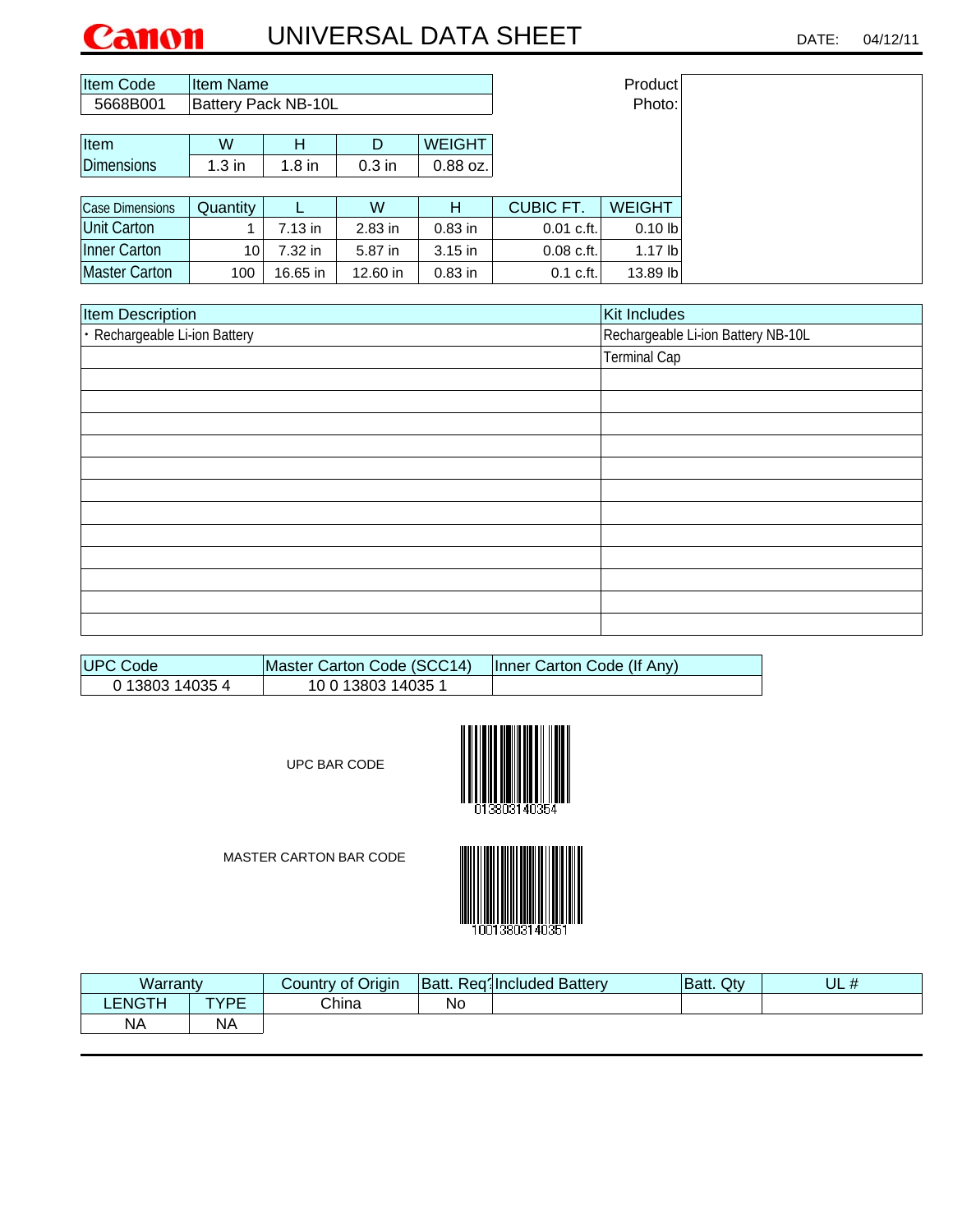## UNIVERSAL DATA SHEET DATE: 04/12/11 Canon

| Item Code            | <b>Item Name</b>              |           |           |               | Product          |            |  |
|----------------------|-------------------------------|-----------|-----------|---------------|------------------|------------|--|
| 5669B001             | <b>Battery Charger CB-2LC</b> |           |           | Photo:        |                  |            |  |
|                      |                               |           |           |               |                  |            |  |
| Item                 | W                             | н         | D         | <b>WEIGHT</b> |                  |            |  |
| <b>Dimensions</b>    | $2.3$ in                      | $3.2$ in  | $0.8$ in  | 2.29 oz.      |                  |            |  |
|                      |                               |           |           |               |                  |            |  |
| Case Dimensions      | Quantity                      |           | W         | н             | <b>CUBIC FT.</b> | WEIGHT     |  |
| Unit Carton          |                               | $3.62$ in | $2.44$ in | $1.22$ in     | $0.01$ c.ft.     | $0.18$ lb  |  |
| Inner Carton         |                               |           |           |               |                  |            |  |
| <b>Master Carton</b> | 60                            | 13.70 in  | $8.03$ in | $9.06$ in     | $0.58$ c.ft.     | $13.12$ lb |  |

| Item Description             | Kit Includes           |
|------------------------------|------------------------|
| · Battery charger for NB-10L | Battery Charger CB-2LC |
|                              |                        |
|                              |                        |
|                              |                        |
|                              |                        |
|                              |                        |
|                              |                        |
|                              |                        |
|                              |                        |
|                              |                        |
|                              |                        |
|                              |                        |
|                              |                        |
|                              |                        |

| ∣UPC Code       | Master Carton Code (SCC14) | Inner Carton Code (If Any) |
|-----------------|----------------------------|----------------------------|
| 0 13803 14034 7 | 10 0 13803 14034 4         |                            |

UPC BAR CODE





| Warranty      |           | Country of Origin | Batt. | Regilncluded Battery | Batt. Qty | UL # |
|---------------|-----------|-------------------|-------|----------------------|-----------|------|
| <b>LENGTH</b> | TVDE<br>- | China             | Νo    |                      |           |      |
| NA            | NΑ        |                   |       |                      |           |      |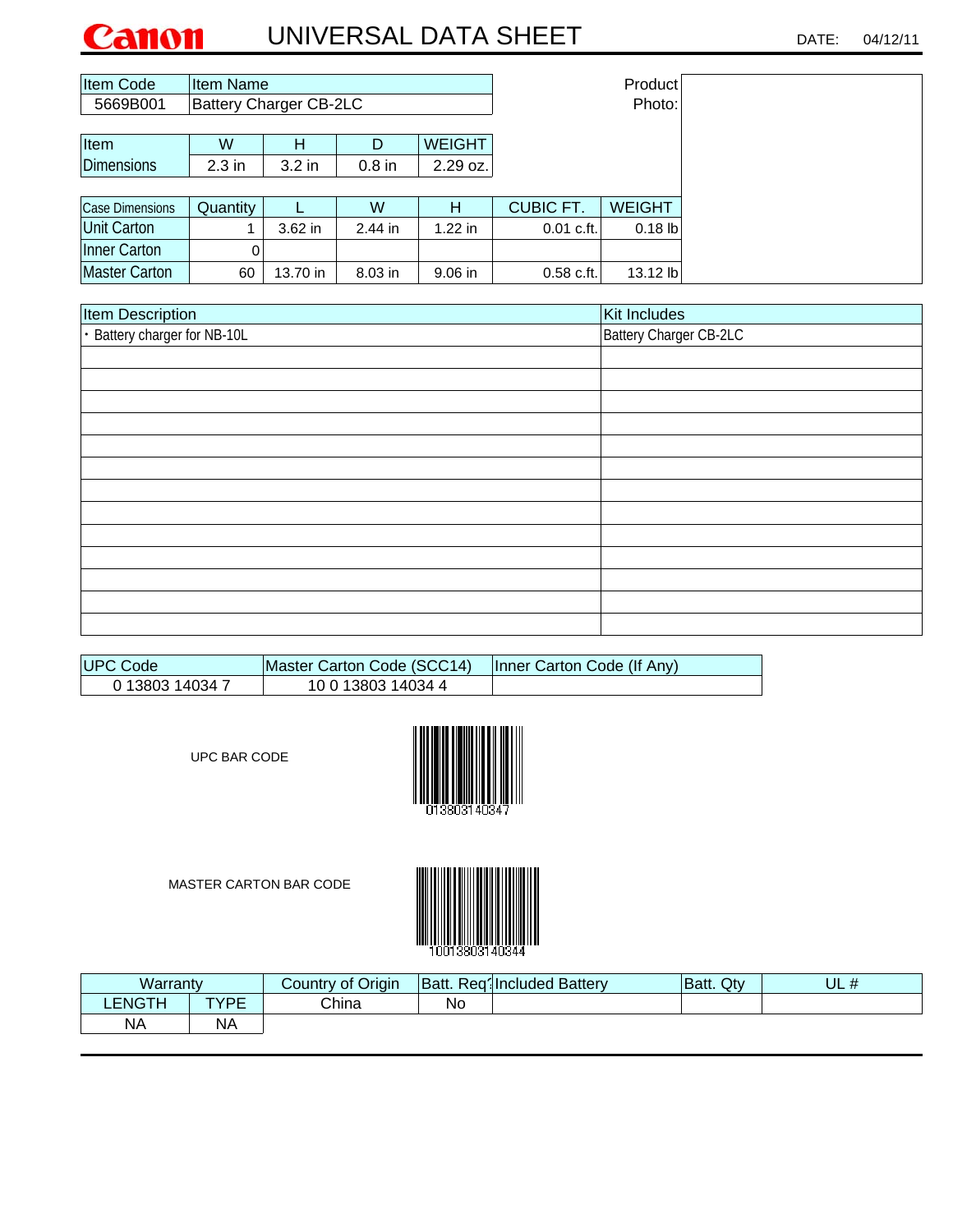| Item Code              | Item Name |                         |           |               | Product          |                   |
|------------------------|-----------|-------------------------|-----------|---------------|------------------|-------------------|
| 5971B001               |           | Filter Adapter FA-DC58C |           | Photo:        |                  |                   |
|                        |           |                         |           |               |                  |                   |
| Item                   | W         | н                       | D         | <b>WEIGHT</b> |                  |                   |
| <b>Dimensions</b>      |           |                         |           | $0.14$ oz.    |                  |                   |
|                        |           |                         |           |               |                  |                   |
| <b>Case Dimensions</b> | Quantity  |                         | W         | н             | <b>CUBIC FT.</b> | <b>WEIGHT</b>     |
| <b>Unit Carton</b>     |           | $2.83$ in               | $1.34$ in | $2.91$ in     |                  | 0.4 <sub>lb</sub> |
| Inner Carton           | N/A       |                         |           |               |                  |                   |
| <b>Master Carton</b>   | 80        | 15.28 in                | 12.68 in  | 7.40 in       |                  | $4.2$ lb          |

| <b>Item Description</b>   | Kit Includes            |
|---------------------------|-------------------------|
| • Filter Adapter FA-DC58C | Filter Adapter FA-DC58C |
|                           |                         |
|                           |                         |
|                           |                         |
|                           |                         |
|                           |                         |
|                           |                         |
|                           |                         |
|                           |                         |
|                           |                         |
|                           |                         |
|                           |                         |
|                           |                         |
|                           |                         |

| UPC Code        | Mater Carton Code (SCC14) | Inner Carton Code (If Any) |
|-----------------|---------------------------|----------------------------|
| 0 13803 14554 0 | 10 0 13803 14554 7        |                            |

UPC BAR CODE





| Warranty      |           | Country of Origin | Req?<br><b>Batt.</b> | <b>Included Battery</b> | Batt. Qty | UL<br>$^{\prime}$<br>$\bm{\pi}$ |
|---------------|-----------|-------------------|----------------------|-------------------------|-----------|---------------------------------|
| <b>LENGTH</b> | TVDE      | Japan             | <b>No</b>            |                         |           |                                 |
| <b>NA</b>     | <b>NA</b> |                   |                      |                         |           |                                 |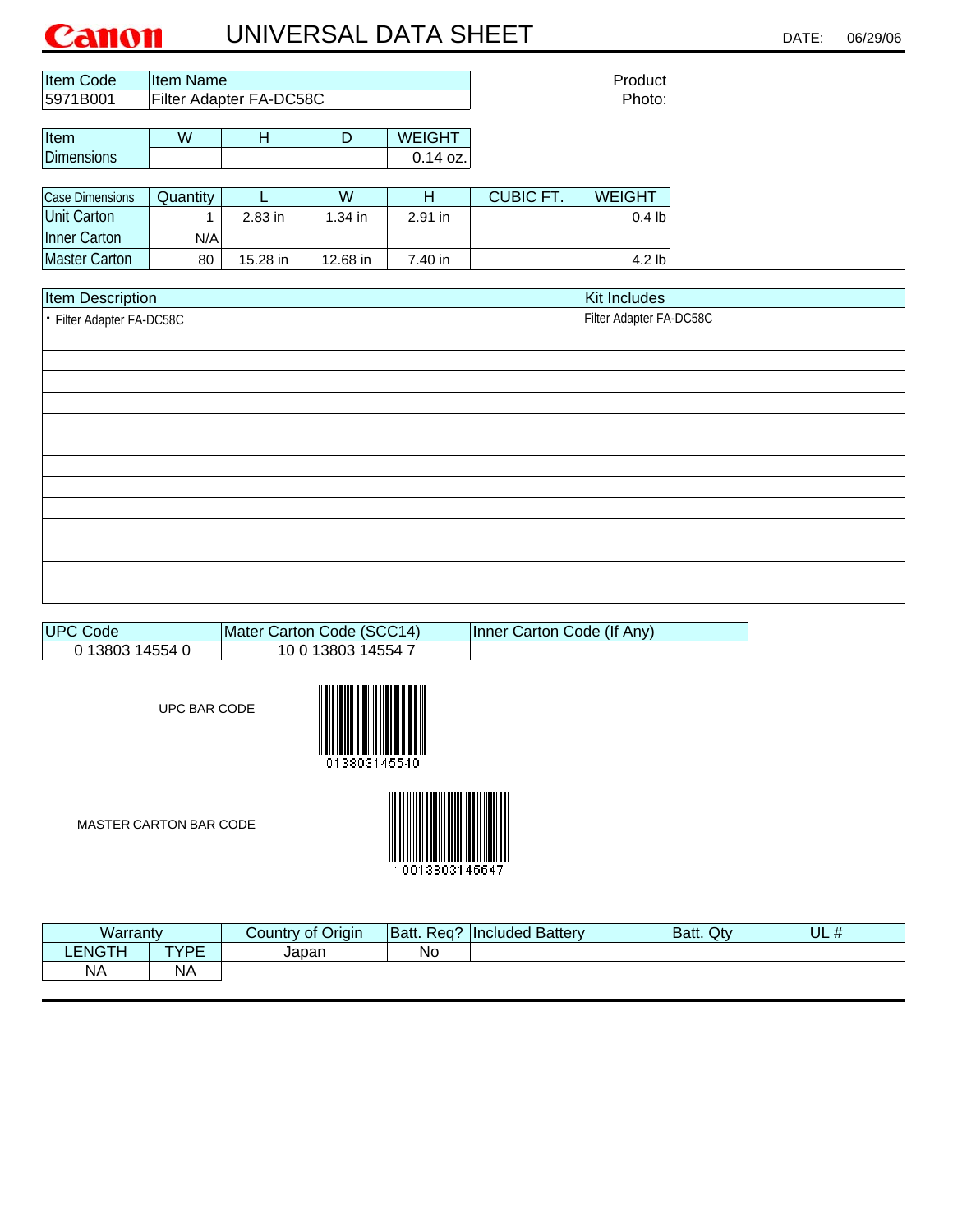| <b>Item Code</b>     | Item Name |                                  |           | Product       |                  |                   |
|----------------------|-----------|----------------------------------|-----------|---------------|------------------|-------------------|
| 5970B001             |           | <b>Macrolite Adapter MLA-DC1</b> |           |               |                  | Photo:            |
|                      |           |                                  |           |               |                  |                   |
| Item                 | W         | н                                | D         | <b>WEIGHT</b> |                  |                   |
| <b>Dimensions</b>    |           |                                  |           | 1.06 oz.      |                  |                   |
|                      |           |                                  |           |               |                  |                   |
| Case Dimensions      | Quantity  |                                  | W         | н             | <b>CUBIC FT.</b> | <b>WEIGHT</b>     |
| <b>Unit Carton</b>   |           | $2.83$ in                        | $2.83$ in | $2.91$ in     |                  | 1.1 <sub>lb</sub> |
| Inner Carton         | N/A       |                                  |           |               |                  |                   |
| <b>Master Carton</b> | 40        | 15.28 in                         | 12.68 in  | 7.40 in       |                  | 5.5 <sub>lb</sub> |

| <b>Item Description</b>     | Kit Includes              |
|-----------------------------|---------------------------|
| · Marcolite Adapter MLA-DC1 | Marcolite Adapter MLA-DC1 |
|                             |                           |
|                             |                           |
|                             |                           |
|                             |                           |
|                             |                           |
|                             |                           |
|                             |                           |
|                             |                           |
|                             |                           |
|                             |                           |
|                             |                           |
|                             |                           |
|                             |                           |

| <b>IUPC Code</b> | Mater Carton Code (SCC14) | Inner Carton Code (If Any) |
|------------------|---------------------------|----------------------------|
| 0 13803 14555 7  | 10 0 13803 14555 4        |                            |

UPC BAR CODE



MASTER CARTON BAR CODE



Warranty | Country of Origin |Batt. Req? |Included Battery |Batt. Qty | UL # TYPE Japan No NA **LENGTH** NA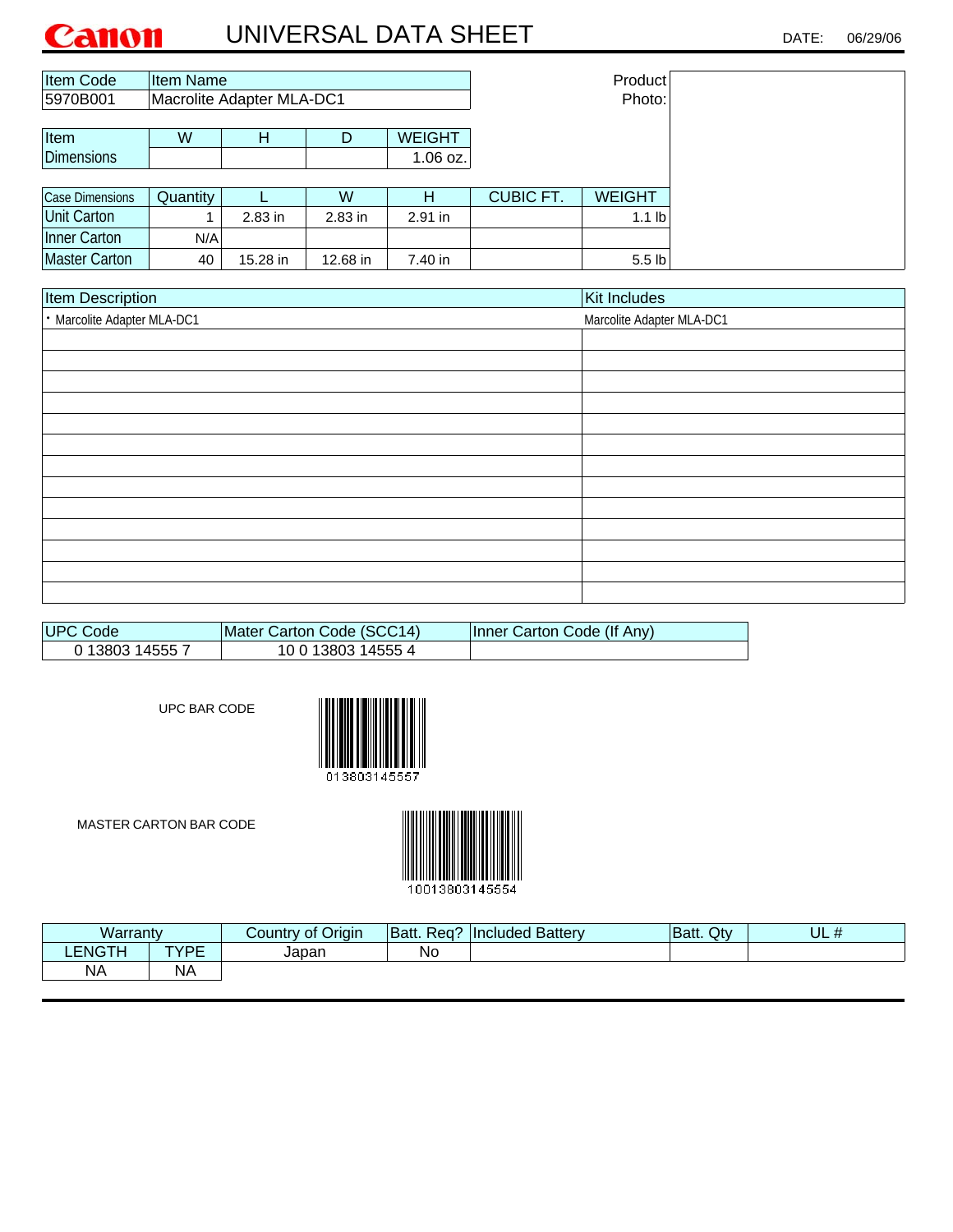| <b>Item Code</b>       | Item Name |                   |           | Product       |                  |                   |
|------------------------|-----------|-------------------|-----------|---------------|------------------|-------------------|
| 5973B001               |           | Lens Hood LH-DC70 |           |               |                  | Photo:            |
|                        |           |                   |           |               |                  |                   |
| Item                   | W         | н                 | D         | <b>WEIGHT</b> |                  |                   |
| Dimensions             |           |                   |           | $0.28$ oz.    |                  |                   |
|                        |           |                   |           |               |                  |                   |
| <b>Case Dimensions</b> | Quantity  |                   | W         | н             | <b>CUBIC FT.</b> | <b>WEIGHT</b>     |
| Unit Carton            |           | $2.83$ in         | $1.34$ in | 2.91 in       |                  | 0.4 <sub>lb</sub> |
| Inner Carton           | N/A       |                   |           |               |                  |                   |
|                        |           |                   |           |               |                  |                   |

| <b>Item Description</b> | Kit Includes      |
|-------------------------|-------------------|
| • Lens Hood LH-DC70     | Lens Hood LH-DC70 |
|                         |                   |
|                         |                   |
|                         |                   |
|                         |                   |
|                         |                   |
|                         |                   |
|                         |                   |
|                         |                   |
|                         |                   |
|                         |                   |
|                         |                   |
|                         |                   |
|                         |                   |

| <b>IUPC Code</b> | Mater Carton Code (SCC14) | Inner Carton Code (If Any) |
|------------------|---------------------------|----------------------------|
| 0 13803 14556 4  | 10 0 13803 14556 1        |                            |

UPC BAR CODE





| .<br>Warrantv |           | of Origin<br>Country | . Req?<br>Batt. | <b>Included Battery</b> | Qty<br>Batt. | UL # |
|---------------|-----------|----------------------|-----------------|-------------------------|--------------|------|
| <b>LENGT!</b> | TVDE<br>- | Japan                | Νc              |                         |              |      |
| <b>NA</b>     | NΑ        |                      |                 |                         |              |      |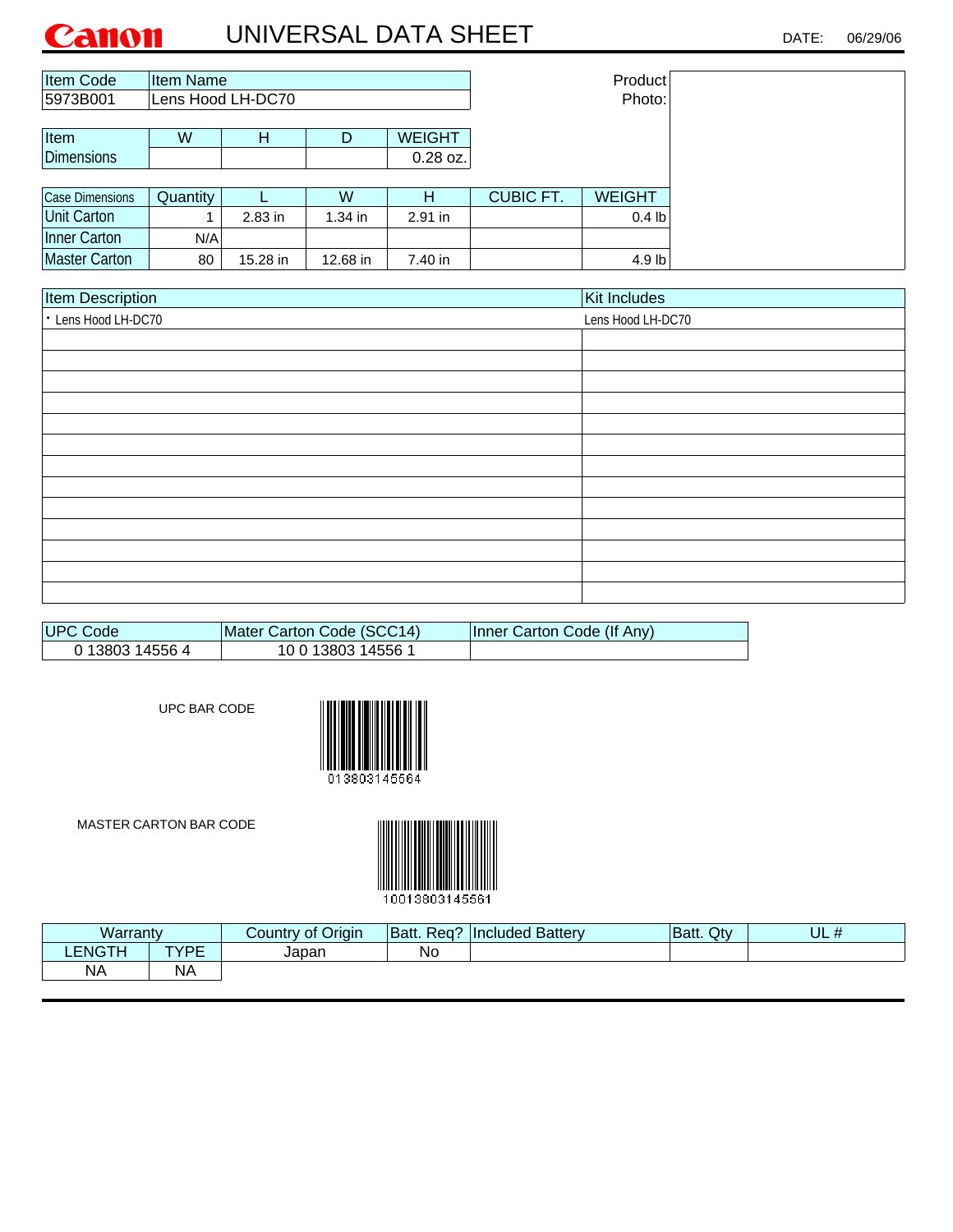| <b>Item Code</b>  | Item Name |          |          | Product       |                  |               |
|-------------------|-----------|----------|----------|---------------|------------------|---------------|
| 5969B001          | WP-DC44   |          |          |               |                  | Photo:        |
|                   |           |          |          |               |                  |               |
| Item              | W         | Н        | D        | <b>WEIGHT</b> |                  |               |
| <b>Dimensions</b> |           |          |          | 0.28 oz.      |                  |               |
|                   |           |          |          |               |                  |               |
| Case Dimensions   | Quantity  |          | W        | н             | <b>CUBIC FT.</b> | <b>WEIGHT</b> |
| Unit Carton       |           | 6.77 in  | 5.79 in  | 6.69 in       |                  | $2.1$ lb      |
| Inner Carton      | N/A       |          |          |               |                  |               |
| Master Carton     | 12        | 18.54 in | 14.06 in | 15.08 in      |                  | 27.8 lb       |

| Item Description | Kit Includes |
|------------------|--------------|
|                  |              |
|                  |              |
|                  |              |
|                  |              |
|                  |              |
|                  |              |
|                  |              |
|                  |              |
|                  |              |
|                  |              |
|                  |              |
|                  |              |
|                  |              |
|                  |              |

| UPC Code        | Mater Carton Code (SCC14) | Inner Carton Code (If Any) |
|-----------------|---------------------------|----------------------------|
| 0 13803 14539 7 | 10 0 13803 14539 4        |                            |

UPC BAR CODE



MASTER CARTON BAR CODE



Warranty Country of Origin |Batt. Req? |Included Battery |Batt. Qty TYPE Japan No NA UL # **LENGTH** NA